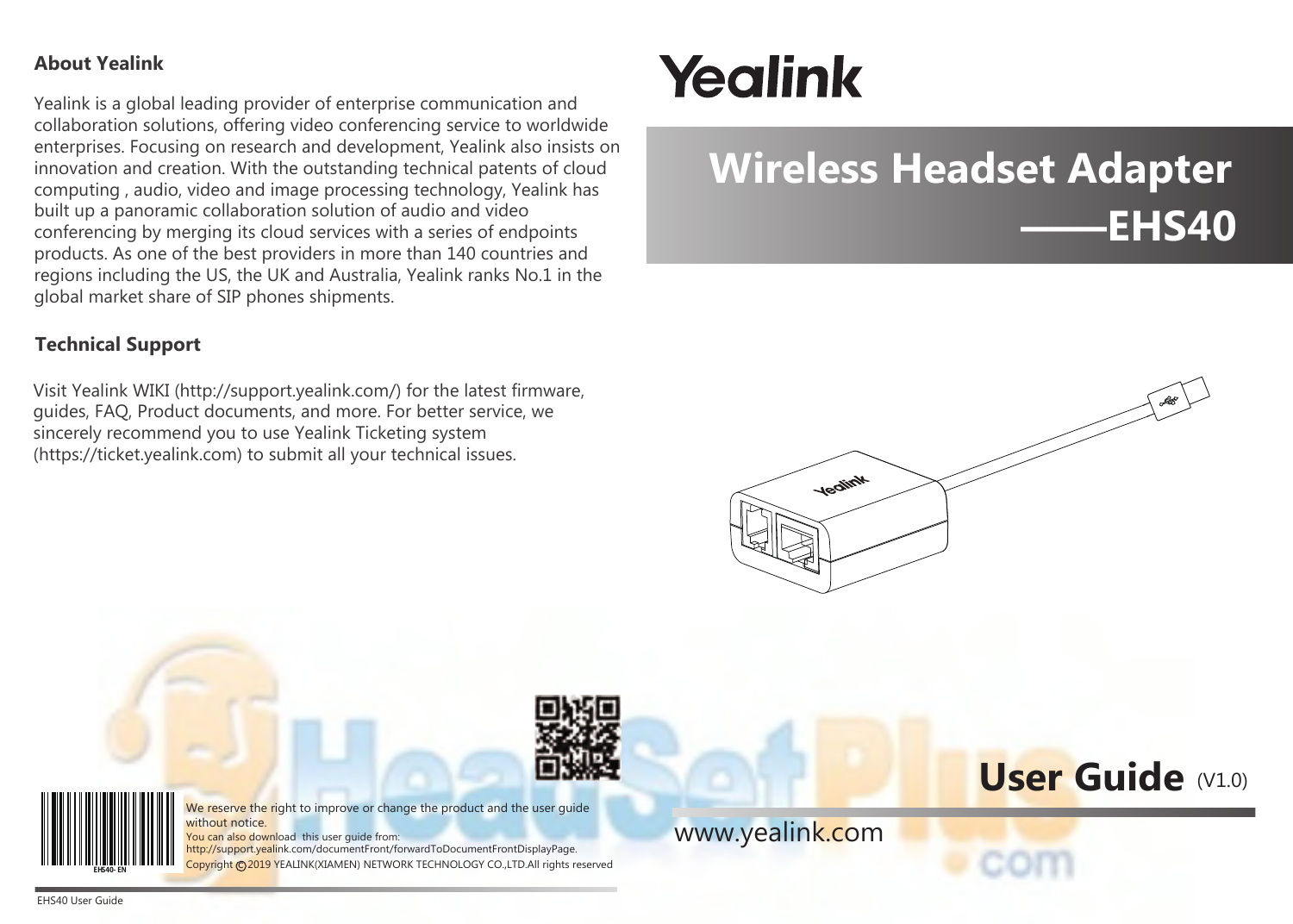# **Introduction Introduction**

The Wireless Headset Adapter——EHS40, is perfect for connecting Yealink SIP-VP59/T58A/T57W/T54W/T53W/ T53/T48S/T46S/T42S/T41S IP phones and wireless headsets, such as Sennheiser/Jabra (GN Netcom) and Plantronics headsets.

# **Package Contents**



Plantronics Y-Cord User Guide

# **Cord Description**

**Jabra Y-Cord**: For the audio connection between the Wireless Headset Adapter EHS40 and the Jabra wireless headset.

**Sennheiser Y-Cord**: For the audio connection between the Wireless Headset Adapter EHS40 and the Sennheiser wireless headset.

**Plantronics Y-Cord:** For the audio connection between the [Wireless Headset Adapter EHS40 and the Plantronics](https://headsetplus.com/product2191/product_info.html)  wireless headset.

#### IC Statement

This device complies with Industry Canada's licence-exempt RSSs. Operation is subject to the following two conditions:

(1) this device may not cause interference; and

(2) this device must accept any interference, including interference that may cause undesired operation of the device. CAN ICES-3(B) Le présent appareil est conforme aux CNR d'Industrie Canada applicables aux appareils radio exempts de licence. L'exploitation

est autorisée aux deux conditions suivantes :

(1) l'appareil ne doit pas produire de brouillage;

(2) l'utilisateur de l'appareil doit accepter tout brouillage radioélectrique subi, même si le brouillage est susceptible d'en compromettre le fonctionnement NMB-3(B)

Contact Information

**VEALINK NETWORK TECHNOLOGY CO. LTD.** 

309, 3rd Floor, No.16, Yun Ding North Road, Huli District, Xiamen City, Fujian, P.R. China YEALINK (EUROPE) NETWORK TECHNOLOGY B.V.

Strawinskylaan 3127, Atrium Building, 8th floor, 1077ZX Amsterdam, The Netherlands YEALINK (USA) NETWORK TECHNOLOGY CO., LTD.

999 Peachtree Street Suite 2300, Fulton, Atlanta, GA, 30309, USA Made in China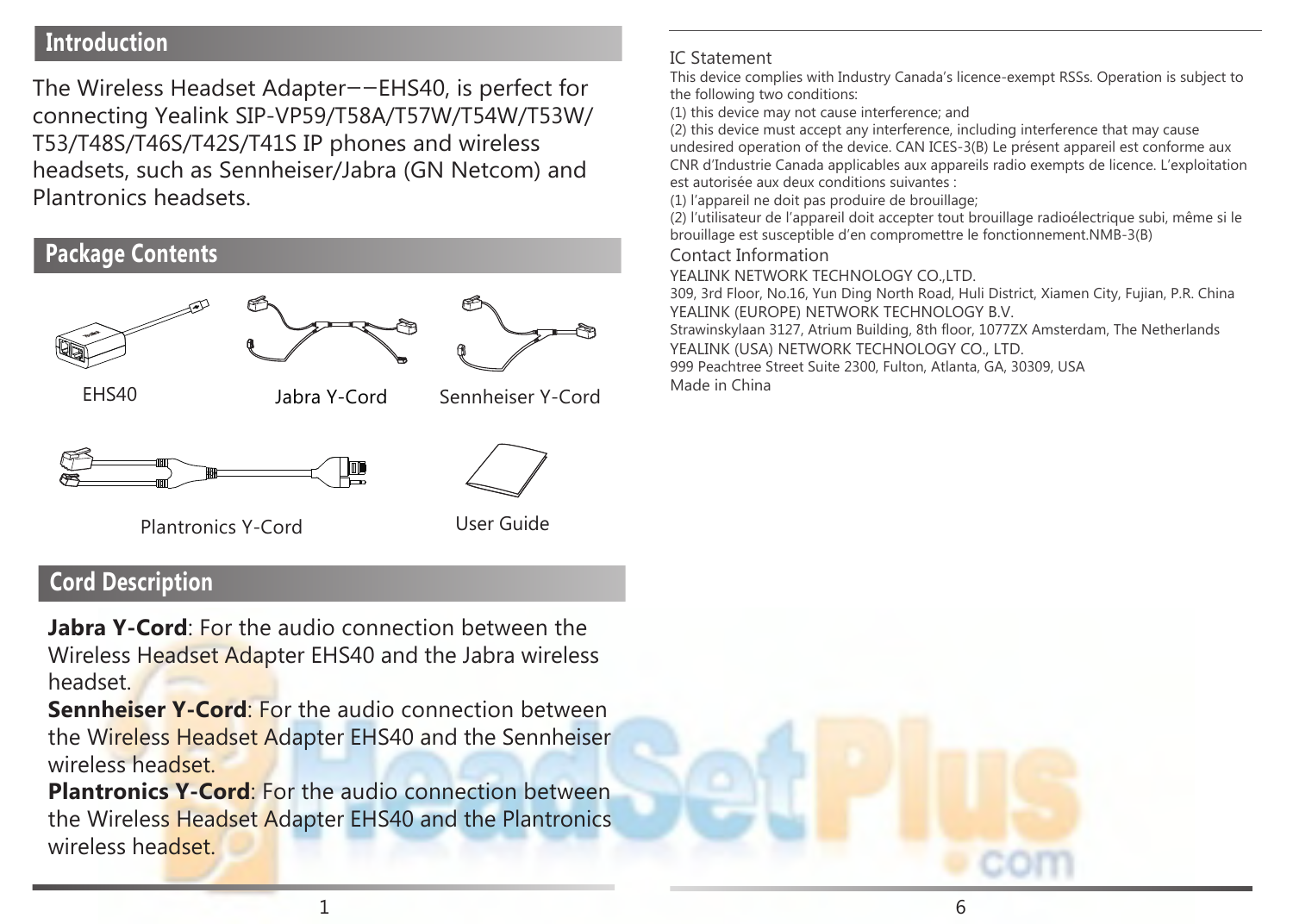- Do not let a child play with the device or any accessory in case of accidental swallowing.
- Please use the accessories provided or authorized by the manufacturer only.
- The power supply of the device shall meet the requirements of the input voltage of the device. Please use the provided surge protection power socket only.
- **Before plugging or unplugging any cable, make sure that your hands are completely** dry.
- Do not spill liquid of any kind on the product or use the equipment near water, for example, near a bathtub, washbowl, kitchen sink, wet basement or near a swimming pool.
- During a thunderstorm, stop using the device and disconnect it from the power supply. Unplug the power plug and the Asymmetric Digital Subscriber Line (ADSL) twisted pair (the radio frequency cable) to avoid lightning strike.
- If the device is left unused for a rather long time, disconnect it from the power supply and unplug the power plug.
- When there is smoke emitted from the device, or some abnormal noise or smell, disconnect the device from the power supply, and unplug the power plug immediately.
- Contact the specified maintenance center for repair.
- Do not insert any object into equipment slots that is not part of the product or auxiliary product.
- Before connecting a cable, connect the grounding cable of the device first. Do not disconnect the grounding cable until you disconnect all other cables.

# **A** Cleaning Requirements

Use a piece of soft, dry and anti-static cloth to clean the device.

## Troubleshooting

The usage environment is out of operating temperature range.

1. Use in the operating temperature range.

The cable between the unit and the Yealink device is connected incorrectly. 1. Connect the cable correctly.

Some dust, etc., may be in the port.

1. Clean the port.

Contact your dealer or authorized service facility for any further questions.

## FCC Statement

This device complies with part 15 of the FCC Rules. Operation is subject to the following two conditions: (1) this device may not cause harmful interference, and (2) this device must accept any interference received, including interference that may cause undesired operation. Any Changes or modifications not expressly approved by the party responsible for compliance could void the user's authority to operate the equipment.

# **EHS40 Hardware Description**



**Ports** (1) (2): Allow you to connect the Jabra/Plantronics/ Sennheiser wireless headset using the Jabra/ Plantronics/Sennheiser Y-Cord.

- **USB Cord**<sup>3</sup>: Allows you to connect EHS40 and the IP phone.
- **Note:** If an expansion module has been connected to the SIP-T58A/T57W/T54W/T53W/T53 IP phone, you can connect the EHS40 to the expansion module.

# **Connecting IP Phone and Headset**

This section introduces the connection between SIP-VP59/ T58A/T57W/T54W/T53W/T53/T48S/T46S/T42S/T41S IP phones and the wireless headset.

The following figures take the SIP-T53 IP phone as an example.

[The following figure shows the connection between](https://headsetplus.com/product2191/product_info.html) the IP phone and the Jabra (GN Netcom) wireless headset.